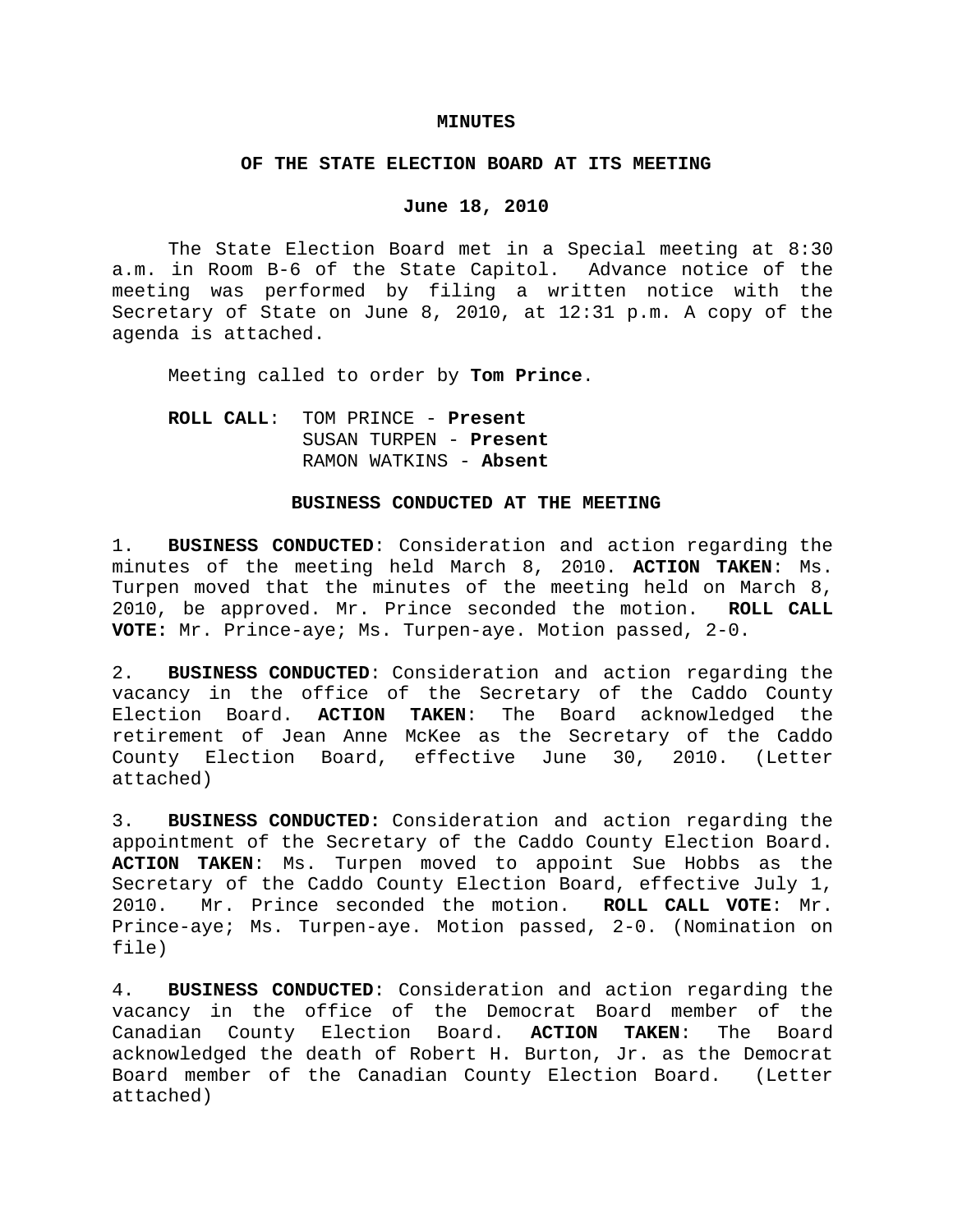5. **BUSINESS CONDUCTED**: Consideration and action regarding the resignation of the alternate Democrat Board member of the Canadian County Election Board. **ACTION TAKEN:** The Board acknowledged the resignation of Stephanie Fraker as the alternate Democrat Board member of the Canadian County Election Board. (Resignation attached)

6. **BUSINESS CONDUCTED:** Consideration and action regarding the appointment of the alternate and Democrat Board members of the Canadian County Election Board. **ACTION TAKEN**: Ms. Turpen moved to appoint Shirley Robertson as the alternate Democrat Board member and Stephanie Fraker as the Democrat Board member of the Canadian County Election Board. Mr. Prince seconded the motion. **ROLL CALL VOTE**: Mr. Prince-aye; Ms. Turpen-aye. Motion passed, 2-0. (Nominations attached)

7. **BUSINESS CONDUCTED**: Consideration and action regarding the appointment of the Democrat Board member of the Canadian County Election Board. **ACTION TAKEN**: See Item No. 6.

8. **BUSINESS CONDUCTED**: Consideration and action regarding the appointment of the alternate Republican Board member of the Coal County Election Board. **ACTION TAKEN**: No appointment.

9. **BUSINESS CONDUCTED**: Consideration and action regarding the resignation of the alternate Democrat Board member of the Comanche County Election Board. **ACTION TAKEN**: The Board acknowledged the resignation of Jo Nell Martin as the alternate Democrat Board member of the Comanche County Election Board. (Resignation attached)

10. **BUSINESS CONDUCTED**: Consideration and action regarding the appointment of the alternate Democrat Board member of the Comanche County Election Board. **ACTION TAKEN**: No appointment.

11. **BUSINESS CONDUCTED**: Consideration and action regarding the vacancy in the office of the alternate Democrat Board member of the Jefferson County Election Board. **ACTION TAKEN**: The Board acknowledged the death of Mary Herron as the alternate Democrat Board member of the Jefferson County Election Board. (Notice attached)

12. **BUSINESS CONDUCTED**: Consideration and action regarding the appointment of the alternate Democrat Board member of the Jefferson County Election Board. **ACTION TAKEN**: No appointment.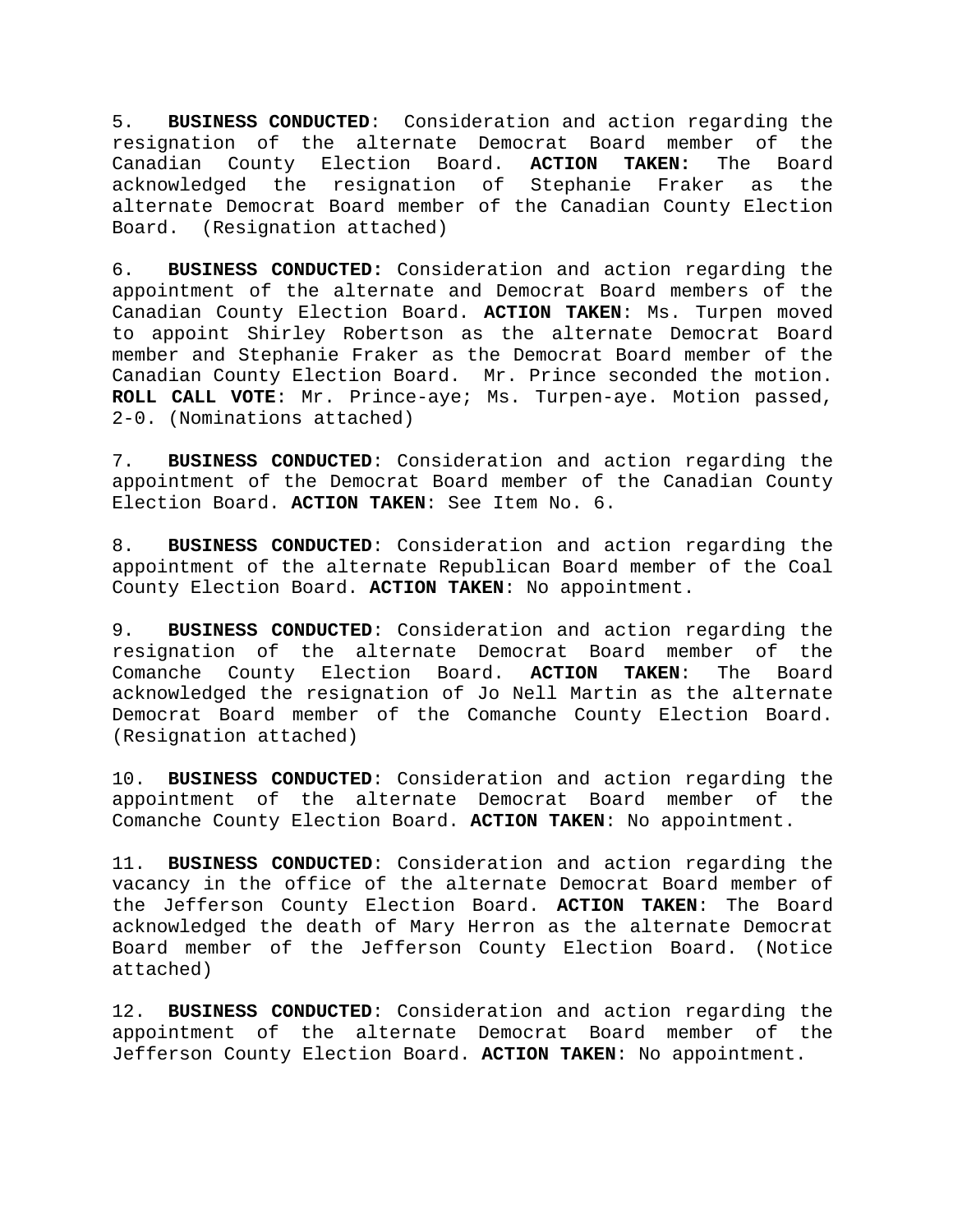13. **BUSINESS CONDUCTED**: Consideration and action regarding the resignation of the alternate Republican Board member of the Jefferson County Election Board. **ACTION TAKEN**: The Board acknowledged the resignation of Rubye Benson as the alternate Republican Board member of the Jefferson County Election Board.

14. **BUSINESS CONDUCTED**: Consideration and action regarding the appointment of the alternate Republican Board member of the Jefferson County Election Board. **ACTION TAKEN**: No appointment.

15. **BUSINESS CONDUCTED**: Consideration and action regarding the vacancy in the office of the Democrat Board member of the Mayes County Election Board. **ACTION TAKEN**: The Board acknowledged the death of Sue Ann Moore as the Democrat Board member of the Mayes County Election Board. (Notice attached)

Mr. Watkins, Member, arrived at the meeting at this point.

16. **BUSINESS CONDUCTED**: Consideration and action regarding the appointment of the Democrat Board member and the alternate Democrat Board member of the Mayes County Election Board. **ACTION TAKEN**: Ms. Turpen moved to appoint Laurel Rabon as the Democrat Board member and Ed Ackerman as the alternate Democrat Board member of the Mayes County Election Board. Mr. Prince seconded the motion. **ROLL CALL VOTE**: Mr. Prince-aye; Ms. Turpen-aye; Mr. Watkins-aye. Motion passed, 3-0. (Nominations attached)

17. **BUSINESS CONDUCTED**: Consideration and action regarding the appointment of the alternate Democrat Board member of the Mayes County Election Board. **ACTION TAKEN**: See Item No. 16.

18. **BUSINESS CONDUCTED**: Consideration and action regarding the vacancy in the office of the alternate Republican Board member of the Muskogee County Election Board. **ACTION TAKEN**: The Board acknowledged the death of Sharon Chadwell as the alternate Republican Board member of the Muskogee County Election Board. (Notice attached)

19. **BUSINESS CONDUCTED**: Consideration and action regarding the appointment of the alternate Republican Board member of the Muskogee County Election Board. **ACTION TAKEN**: Mr. Prince moved to appoint Melanie Grayson as the alternate Republican Board member of the Muskogee County Election Board. Ms. Turpen seconded the motion. **ROLL CALL VOTE**: Mr. Prince-aye; Ms. Turpen-aye; Mr. Watkins-aye. Motion passed, 3-0. (Nomination attached)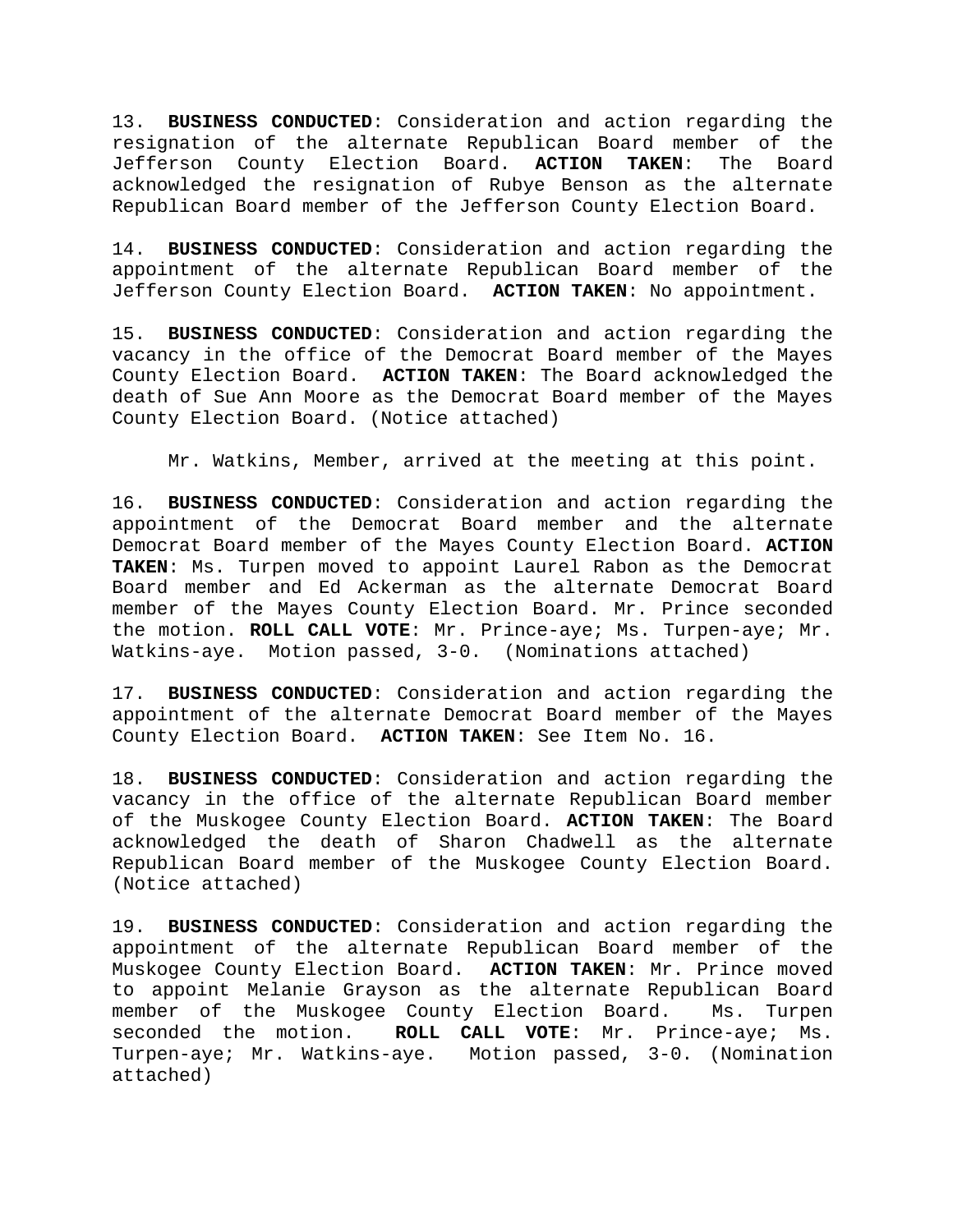20. **BUSINESS CONDUCTED**: Consideration and action regarding the appointment of the Democrat Board member and the alternate Democrat Board member of the Pawnee County Election Board. **ACTION TAKEN**: Ms. Turpen moved to appoint Robert L. Ellis as the Democrat Board member and Tobie Branch as the alternate Democrat Board member of the Pawnee County Election Board. Mr. Watkins seconded the motion. **ROLL CALL VOTE**: Mr. Prince-aye; Ms. Turpen-aye; Mr. Watkins-aye. Motion passed, 3-0. (Nominations attached)

21. **BUSINESS CONDUCTED**: Consideration and action regarding the appointment of the alternate Democrat Board member of the Pawnee County Election Board. **ACTION TAKEN**: See Item No. 20.

22. **BUSINESS CONDUCTED**: Consideration and action regarding polling place change in Oklahoma County. **ACTION TAKEN**: Ms. Turpen moved to approve moving the Polling location for Precinct 550523 outside Precinct boundaries in Oklahoma County. Mr. Watkins seconded the motion. **ROLL CALL VOTE**: Mr. Prince-aye; Ms. Turpen-aye; Mr. Watkins-aye. Motion passed, 3-0. (Request attached)

23. **BUSINESS CONDUCTED**: Discuss with counsel the Contests of Candidacy enumerated in Items 26 through 35 below. **ACTION TAKEN**: None.

24. **BUSINESS CONDUCTED**: Recess meeting in order to move to Room 419-C, the room in which Contests of Candidacy will be heard beginning at 9:00 a.m.

25. **BUSINESS CONDUCTED**: Reconvene meeting in Room 419-C to conduct Contest of Candidacy Hearings. **ACTION TAKEN**: Mr. Prince called the Contest of Candidacy Hearings to order. **ROLL CALL VOTE**: Mr.Prince-Present; Ms. Turpen-Present; Mr. Watkins-Present.

26. **BUSINESS CONDUCTED**: Hearing and Decision in the Matter of the Contest of Candidacy of Stephen E. Covert, **Laughlin v. Covert**, Cause No. 2010-07. **ACTION TAKEN**: Mr. Covert was present but did not post the required check in the amount of \$250.00 to answer the petition and asked for an extension to bring the required deposit by noon. The Board decided to vote on whether the extension would be granted. **ROLL CALL VOTE**: Mr. Prince-nay; Ms. Turpen-aye; Mr. Watkins-aye; Motion passed, 2-1. The hearing was continued. **ACTION TAKEN**: Ms. Turpen moved that the Board deny the petition and retain the name of Stephen E. Covert on the list of candidates for the office of State Treasurer. Mr.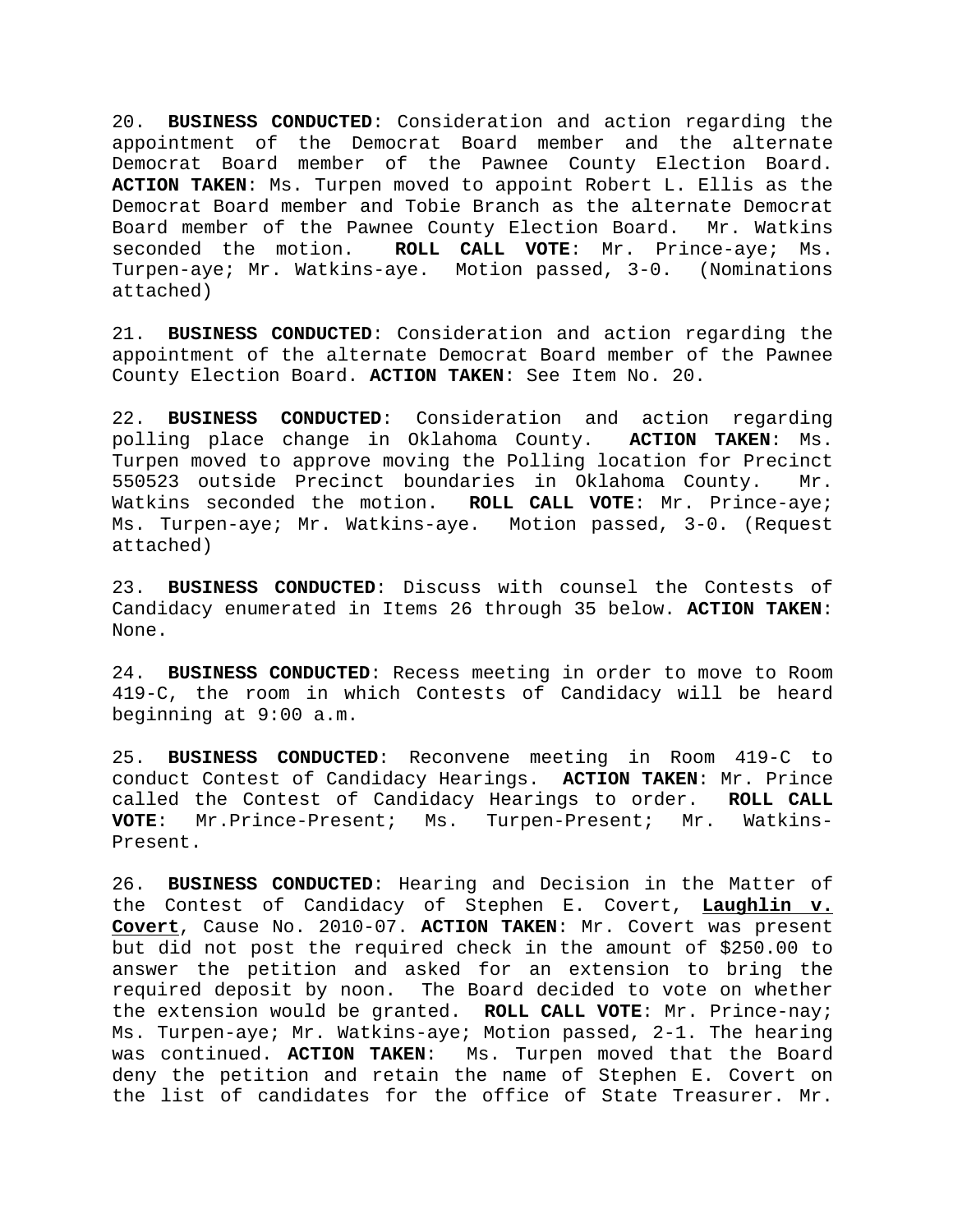Watkins seconded the motion. **ROLL CALL VOTE**: Mr. Prince-aye; Ms. Turpen-aye; Mr. Watkins-aye. Motion passed, 3-0. (Copies of Petition and Findings/Order attached)

27. **BUSINESS CONDUCTED**: Hearing and Decision in the Matter of the Contest of Candidacy of Jason Williford, **Sykes v. Williford**, Cause No. 2010-03. **ACTION TAKEN**: Mr. Williford was not present to answer the petition, therefore Mr. Watkins moved that the Board sustain the petition and strike the name of Jason Williford from the list of candidates for State Senator, District 24. Ms. Turpen seconded the motion. **ROLL CALL VOTE**: Mr. Prince-aye; Ms. Turpen-aye; Mr. Watkins-aye. Motion passed, 3-0. (Copies of Petition and Findings/Order attached)

28. **BUSINESS CONDUCTED**: Hearing and Decision in the Matter of the contest of Ray Prewitt, **Kern v. Prewitt**, Cause No. 2010-04. **ACTION TAKEN**: Mr. Prewitt was present and answered the contest by posting the required cashier's check in the amount of \$250.00. Mr. Watkins moved that the Board sustain the petition and strike the name of Ray Prewitt from the list of candidates for the House of Representatives, District 84. Ms. Turpen seconded the motion. **ROLL CALL VOTE**: Mr. Prince-aye; Ms. Turpenaye; Mr. Watkins-aye. Motion passed, 3-0. (Copies of Petition and Findings/Order attached)

29. **BUSINESS CONDUCTED**: Hearing and Decision in the Matter of the Contest of Candidacy of Ronald Buck, **Myers v. Buck**, Cause No. 2010-02. **ACTION TAKEN**: Mr. Buck was present but did not post the required cashier's check in the amount of \$250.00, therefore Mr. Watkins moved that the Board sustain the petition and strike the name of Ronald Buck from the list of candidates for State Senator, District 20. Ms. Turpen seconded the motion. **ROLL CALL VOTE**: Mr. Prince-aye; Ms. Turpen-aye; Mr. Watkins-aye. Motion passed, 3-0. (Copies of Petition and Findings/Order attached)

30. **BUSINESS CONDUCTED**: Hearing and Decision in the Matter of the Contest of Candidacy of Jerry Lee Nowell, **Aldridge v. Nowell**, Cause No. 2010-05. **ACTION TAKEN**: Mr. Nowell was present but did not post the required cashier's check in the amount of \$250.00, therefore Ms. Turpen moved that the Board sustain the petition and strike the name of Jerry L. Nowell from the list of candidates for

State Senator, District 42. Mr. Watkins seconded the motion. **ROLL CALL VOTE**: Mr. Prince-aye; Ms. Turpen-aye; Mr. Watkins-aye. Motion passed, 3-0. (Copies of Petition and Findings/Order attached)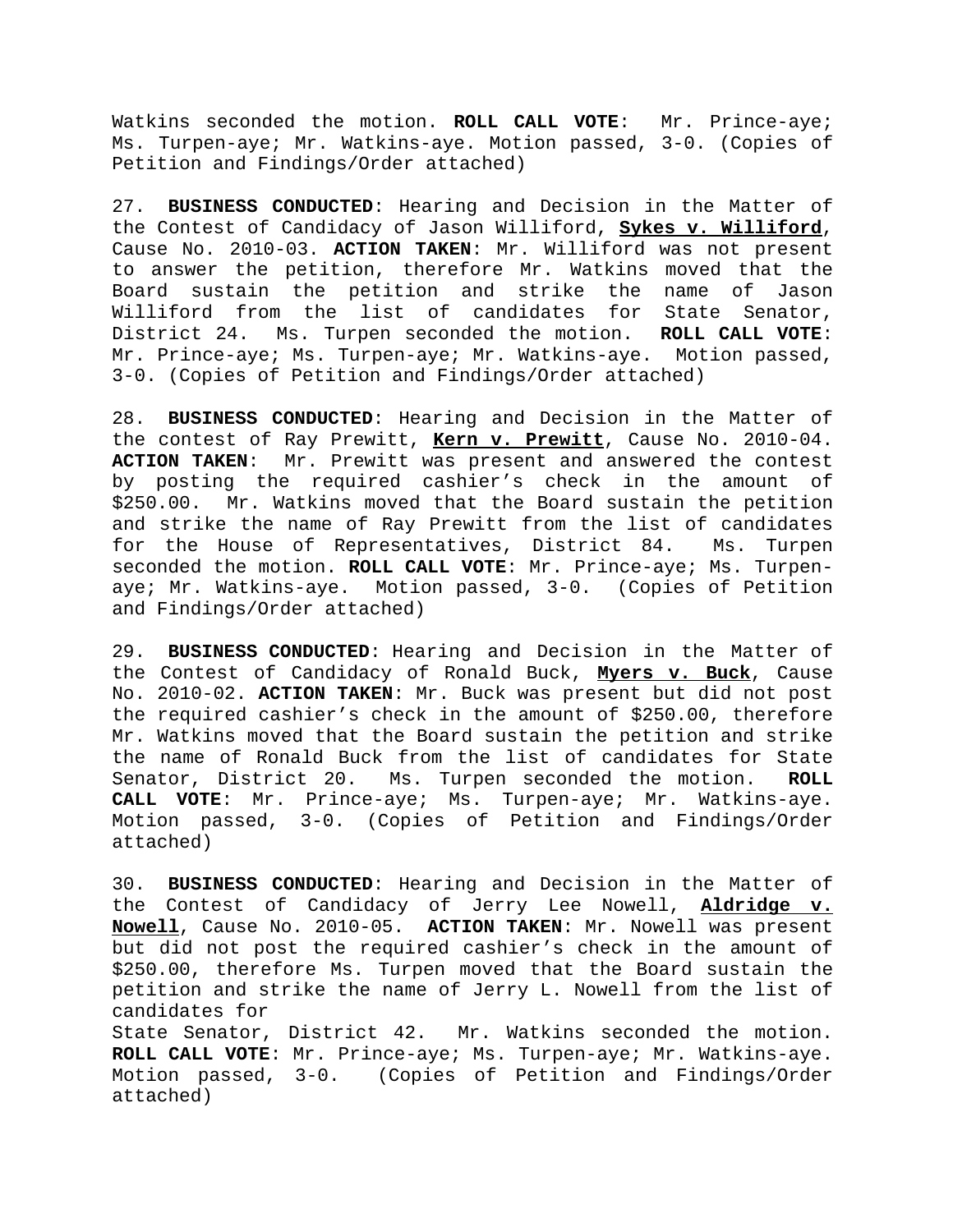31. **BUSINESS CONDUCTED**: Hearing and Decision in the Matter of the Contest of Candidacy of David Roberts, **Pidcock v. Roberts**, Cause No. 2010-01. **ACTION TAKEN**: Mr. Roberts was present to answer the petition, but did not post the required cashier's check in the amount of \$250.00. Therefore, Mr. Watkins moved that the Board sustain the petition and strike the name of David Roberts from the list of candidates for the House of Representatives District 68. Ms. Turpen seconded the motion. **ROLL CALL VOTE**: Mr. Prince-aye; Ms. Turpen aye; Mr. Watkins-aye. Motion passed, 3-0. (Copies of Petition and Findings/Order attached)

32. **BUSINESS CONDUCTED**: Hearing and Decision in the Matter of the Contest of Candidacy of David Roberts, **Mulready v. Roberts**, Cause No. 2010-09. **ACTION TAKEN:** Mr. Roberts was present to answer the petition but did not post the required cashier's check in the amount of \$250.00. Therefore, Mr. Watkins moved that the Board sustain the petition and strike the name of David Roberts from the list of candidates for the House of Representatives District 68. Ms. Turpen seconded the motion. **ROLL CALL VOTE**: Mr. Prince-aye; Ms. Turpen-aye; Mr. Watkins-aye. Motion passed, 3-0. (Copies of Petition and Findings/Order attached)

33. **BUSINESS CONDUCTED**: Hearing and Decision in the Matter of the Contest of Candidacy of Doug Merritt, **Cook v. Merritt**, Cause No. 2010-08. **ACTION TAKEN**: Mr. Merritt was present and answered the contest by posting the required cashier's check in the amount of \$250.00. Mr. Prince moved that the Board deny the petition and retain the name of Doug Merritt on the list of candidates for the office of District Attorney District 24. Ms. Turpen seconded the motion. **ROLL CALL VOTE**: Mr. Prince-aye; Ms. Turpen-aye; Mr. Watkins-aye. Motion passed, 3-0. (Copies of Petition and Findings/Order attached)

34. **BUSINESS CONDUCTED**: Hearing and Decision in the Matter of the Contest of Candidacy of William Choate, **Ross v. Choate**, Cause No. 2010-06. **ACTION TAKEN**: Mr. Choate was present and answered the contest by posting the required cashier's check in the amount of \$250.00. Mr. Watkins moved that the Board sustain the petition and strike the name of William Choate from the list of candidates for the office of District Attorney District 22. Ms. Turpen seconded the motion. **ROLL CALL VOTE**: Mr. Prince-aye; Ms. Turpen-aye; Mr. Watkins-aye. Motion passed, 3-0. (Copies of Petition and Findings/Order attached)